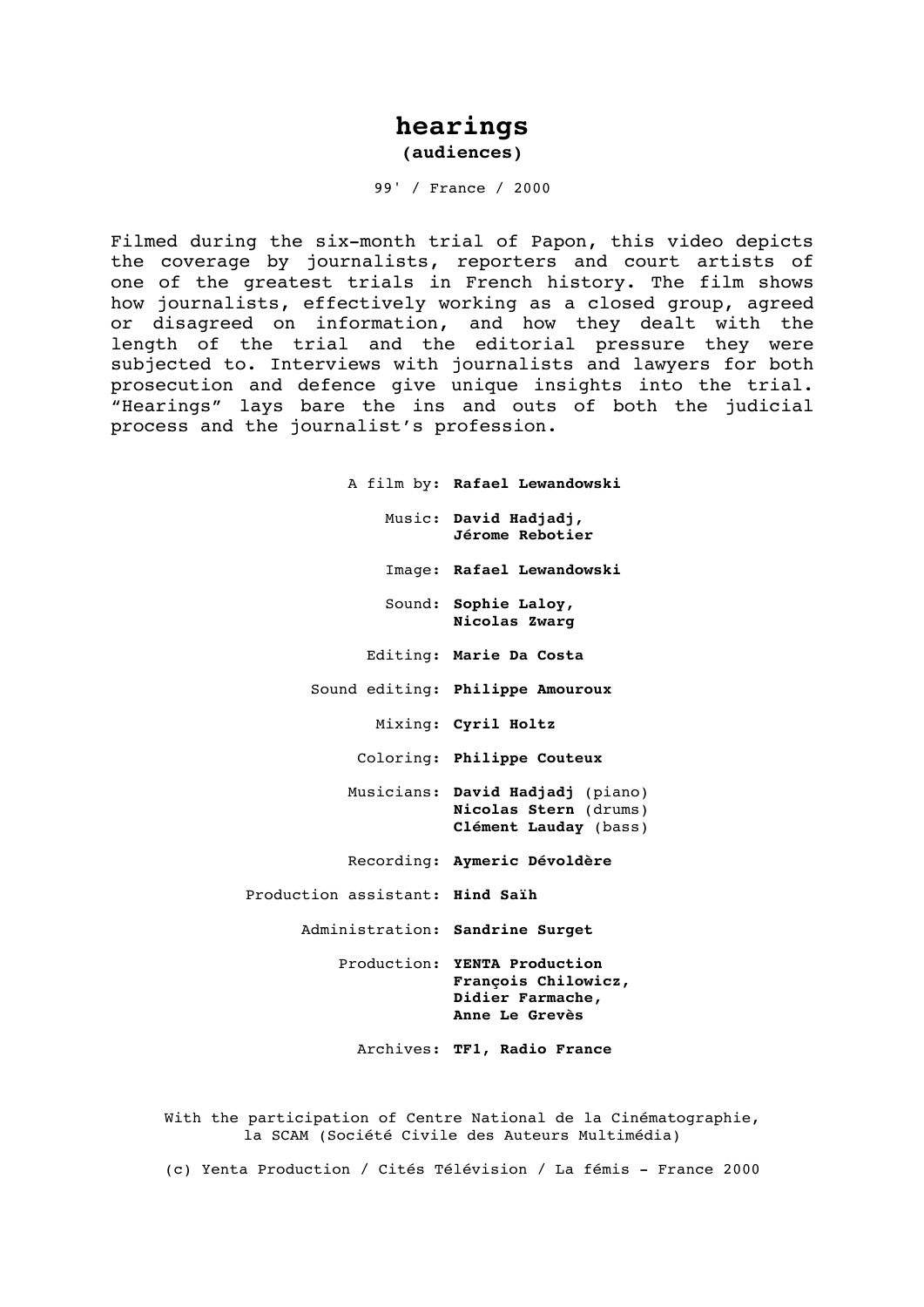After CELA and A SHADOWED GAZE, and while proceeding whit my thinking about the connection beetween the human being and memory, I arrived in Bordeaux on October 8yh 1997 to be present for Maurice Papon's trial opening. I then immerse myself, camera in hand, into two for me totally alien worlds: the justice one and must of all the one of the press. For a whole sic months, I then took advantage of my "virgin eye" to scrutinise, without any a priori, the journalists in their professional and human confrontation to the judicial hearings about this out-of-the-ordinary trial. During this exceptionally long event it became for me a extraordinary "laboratory for contemporary media ways and means".

The journalist coverage of the Papon trial was confronted with a filming and recording prohibition of the proceedings. Because of this prohibition, a new hearing emerged, set up by (and for) the media. It becam a behind-close-doors show of a permanent relashionship of complicity and seduction common to all involved and depicted in an unparalleled way, the working of the show society in which we are living.

In showing how such an event was lived by those who reported it in the media, I wished that HEARINGS would be able to shed an unprecedented light on the doubts and unsatisfactions, which assail journalists in their daily work. Contrary to a pamphlet or an analytical speech, the film indeed shows under a fair and humane light, these men and women working on the ground who are often accused of acting like vultures.

The actual permanent connection they develop with subjectivity and in search of the truth, is the recurrent theme of the film: it progressively puts the spectator in a unstable situation of questioning and uncertainty. The end of HEARINGS is thus setting an unease equivalent to the one felt by all concerned in the trial when the verdict was issued: a bitter taste of unsatisfaction and exhaustion, as coming out of an long time without ending timeless tunnel...

Rafael Lewandowski